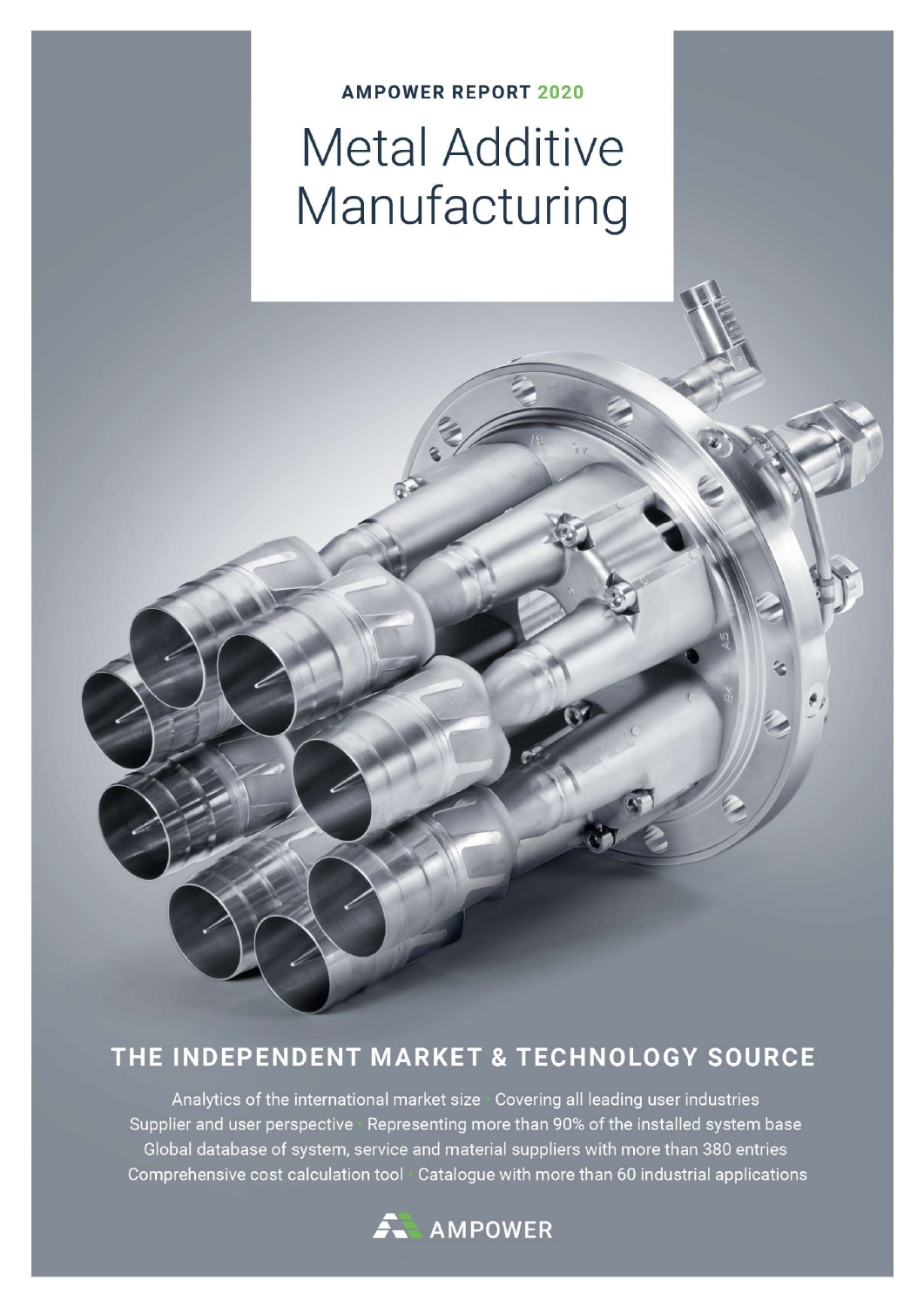## Preface: An industry matures

Metal Additive Manufacturing pushes ceaselessly into production. More and more users find suitable and positive use cases that lead to profitable business activities. However, a great number of users had to take a bumpy and lengthy road in order to achieve this. Training of engineering personnel, process and application development as well as the implementation and qualification of machinery is required in order to reap the benefits of this fascinating manufacturing technology. Research and development durations of multiple years are not uncommon.

To choose the right metal Additive Manufacturing method is as complex as ever and will continue to be a challenging decision in this highly dynamic technology environment. There are currently 18 known metal Additive Manufacturing technologies with different fabrication principles and feedstock types. While some technologies have already achieved a high maturity and spread in industry, others possess great potential to increase viability for applications and whole industries.

The total market of metal Additive Manufacturing has continued to grow in 2019. However, many system suppliers faced a difficult year in 2019. Especially the largest market of Laser Beam Powder Bed Fusion has become highly competitive with many new market entrants while total machine sales only increased marginally. Yet, the system suppliers increased their total revenue due to higher investments per machine as the systems become more complex and larger. The overall growth in revenue on the metal AM market was also driven by increased demand in feedstock and AM parts from third party service bureaus.

During the finalization of this report in the beginning of April 2020, the whole world was in the grip of the COVID-19 pandemic. Its effect on business in general and metal Additive Manufacturing in specific is impossible to foretell. The majority of interviews of AMPOWER's survey were taken early in 2020 when the full effect of the pandemic was not yet visible. Most of the projections given to AMPOWER by the interviewed partners did not consider a global shut down and its economic effects. Therefore, the projections in this report do not include correction factors from a potential slowingdown of the global economic. However, a chapter in this year's report is dedicated to the outlook and potential scenarios to put the suppliers' and buyers' predictions into perspective.

The market and technology report, the databases as well as the application catalogue of real-world industrial use cases are available online through an interactive website at

#### https://additive-manufacturing-report.com

This PDF is compiled from the data available online.

May 2020

Dr. Maximilian Munsch, Matthias Schmidt-Lehr and Dr. Eric Wycisk Managing Partners of AMPOWER GmbH & Co. KG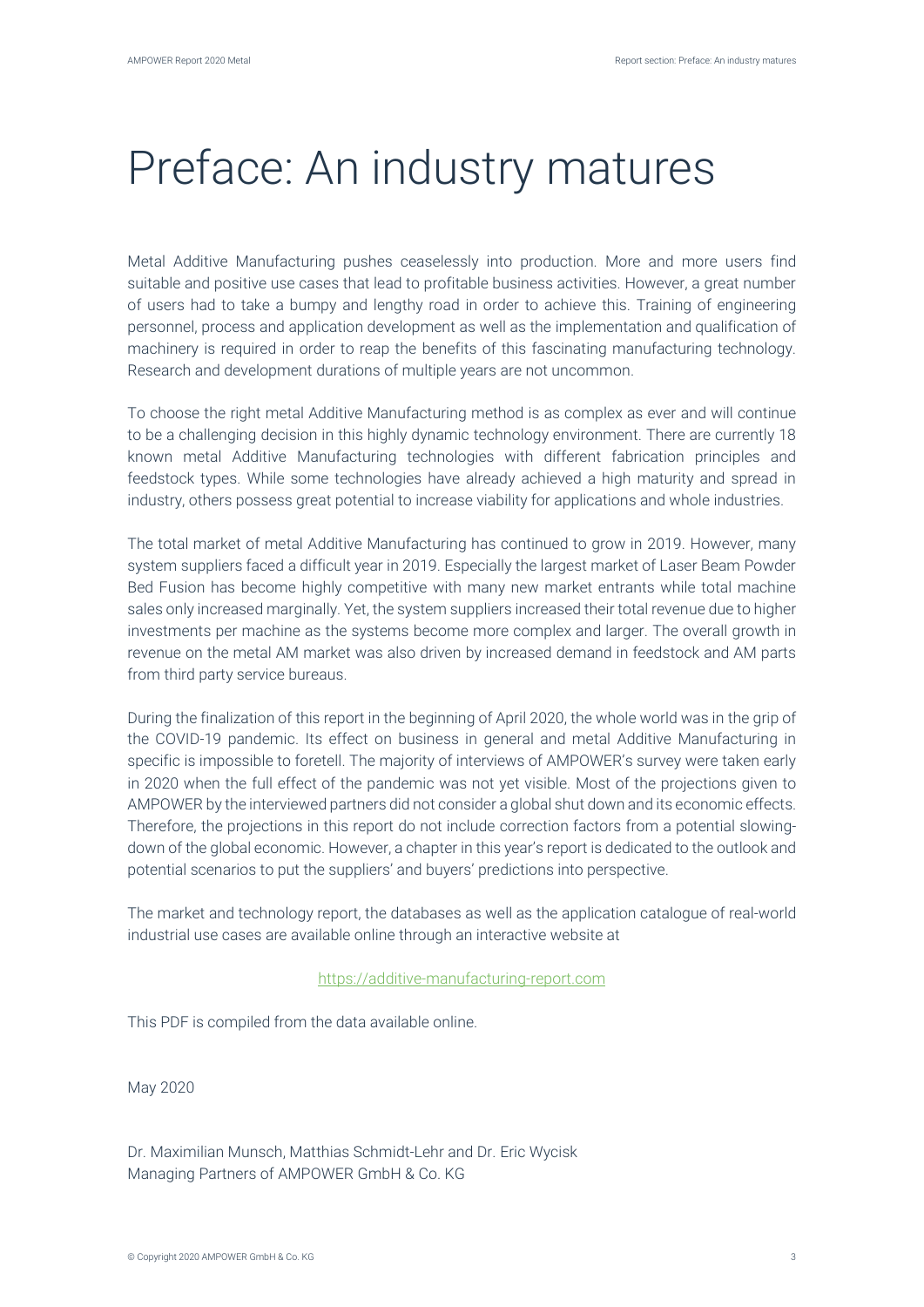# Table of contents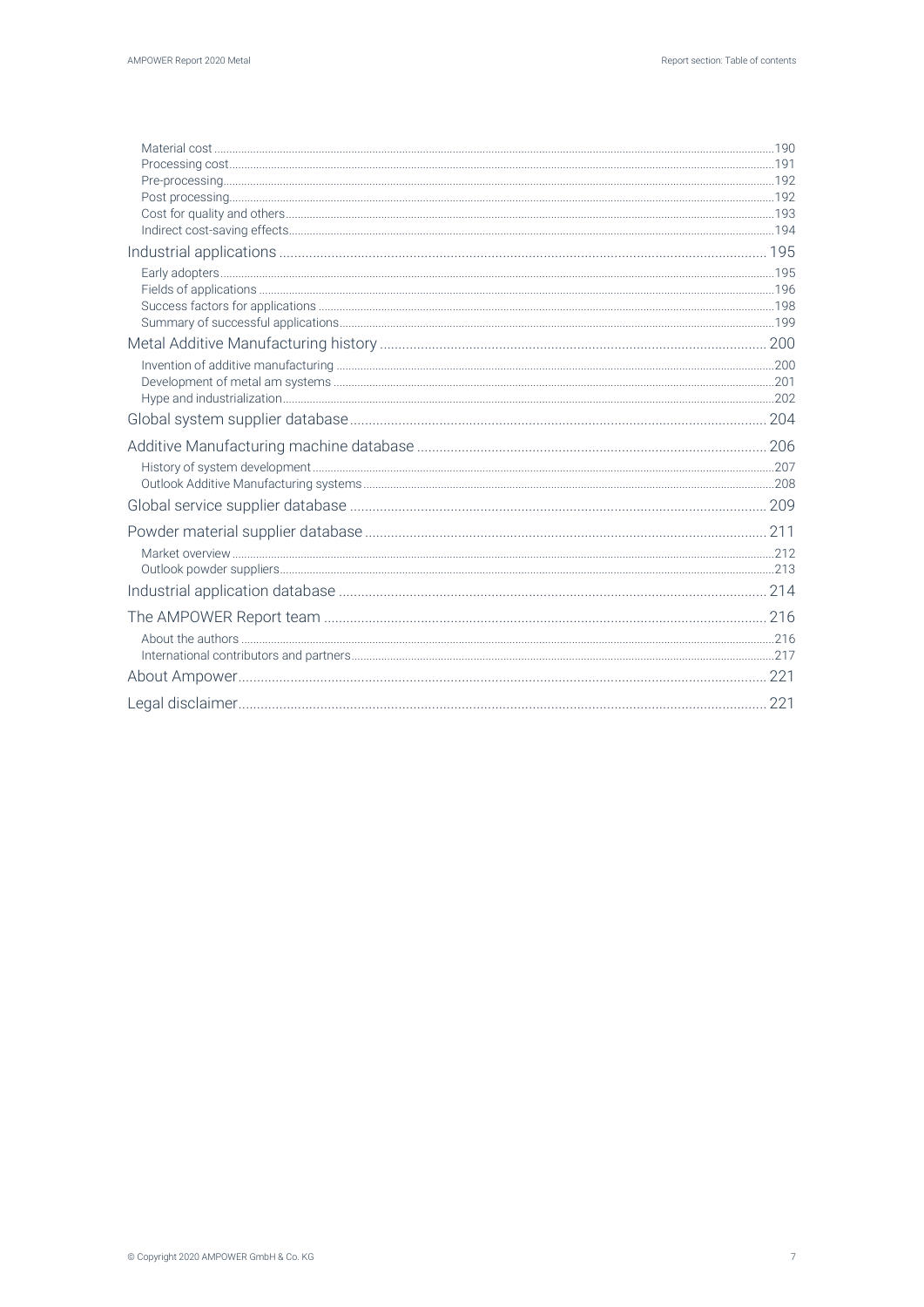# Table of figures

| Figure 4 GDP outlook for G7 and China by International Monetary Fund for 2020 and 2021 before and after COVID-19       |  |
|------------------------------------------------------------------------------------------------------------------------|--|
| Figure 5 Metal Additive Manufacturing market 2019 and supplier forecast 2020, 2021 considering COVID-19 scenarios      |  |
|                                                                                                                        |  |
|                                                                                                                        |  |
|                                                                                                                        |  |
|                                                                                                                        |  |
|                                                                                                                        |  |
|                                                                                                                        |  |
|                                                                                                                        |  |
| Figure 12 Regional distribution of buyers by system, material and service sales revenue 2019 and supplier forecast     |  |
| Figure 13 Regional distribution of buyers by system, material and service sales revenue share 2019 and supplier        |  |
|                                                                                                                        |  |
| Figure 14: Regional distribution of buyers by system sales revenue 2019 and supplier forecast 2024 [EUR billion] 32    |  |
|                                                                                                                        |  |
| Figure 16 Regional distribution of suppliers by installed machines 2019 and supplier forecast 2024 [units] 34          |  |
| Figure 17 Regional distribution of suppliers of installed PBF machines 2019 and supplier forecast 2024 [units]36       |  |
| Figure 18 Regional focus EMEA - origin of system suppliers by sales revenue 2019 and supplier forecast 2024 [EUR       |  |
| Figure 19 Regional focus EMEA - buyers by system sales revenue 2019 and forecast 2024 [EUR million]38                  |  |
|                                                                                                                        |  |
|                                                                                                                        |  |
|                                                                                                                        |  |
|                                                                                                                        |  |
|                                                                                                                        |  |
|                                                                                                                        |  |
|                                                                                                                        |  |
|                                                                                                                        |  |
|                                                                                                                        |  |
| Figure 29 Regional distribution of suppliers by share of installed machines 2019 and supplier forecast 2024 [units] 48 |  |
|                                                                                                                        |  |
|                                                                                                                        |  |
| Figure 32 System sales revenue by industry 2019 and supplier forecast 2024 - share of sales revenue52                  |  |
|                                                                                                                        |  |
|                                                                                                                        |  |
| Figure 35 Material consumption by industry 2019 and forecast 2024 - in-house vs. external production [ton]55           |  |
|                                                                                                                        |  |
|                                                                                                                        |  |
| Figure 38 Material consumption by alloy 2019 and forecast 2024 - in-house vs. external production [ton] 60             |  |
| Figure 39 Material consumption by alloy 2019 and forecast 2024 - share of in-house vs. external production [ton]61     |  |
|                                                                                                                        |  |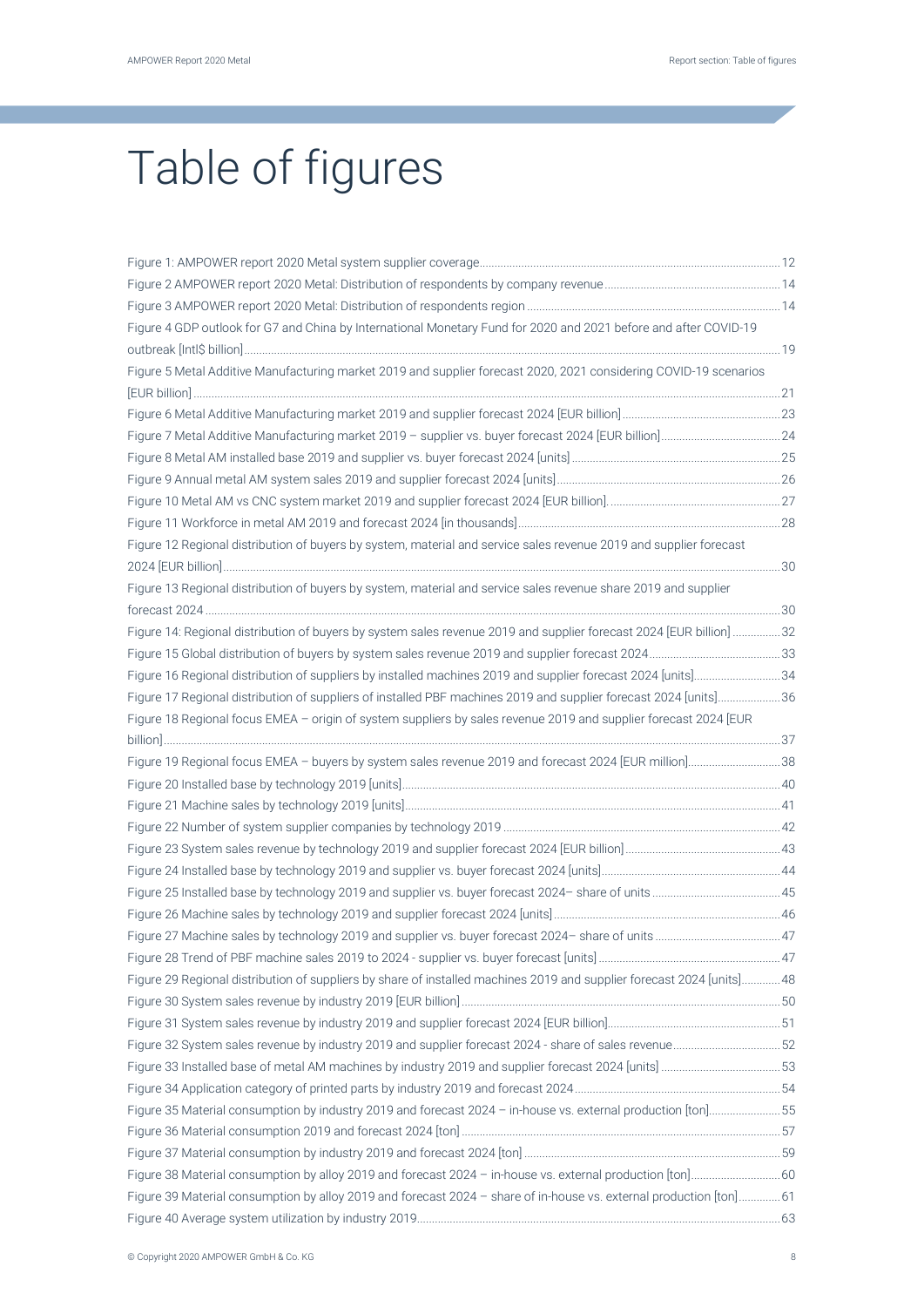| Figure 45: Regional distribution of analyzed metal and polymer AM start-ups by technical field 2019 [share of entities]72 |  |
|---------------------------------------------------------------------------------------------------------------------------|--|
|                                                                                                                           |  |
|                                                                                                                           |  |
|                                                                                                                           |  |
|                                                                                                                           |  |
|                                                                                                                           |  |
|                                                                                                                           |  |
|                                                                                                                           |  |
|                                                                                                                           |  |
|                                                                                                                           |  |
|                                                                                                                           |  |
|                                                                                                                           |  |
|                                                                                                                           |  |
|                                                                                                                           |  |
|                                                                                                                           |  |
|                                                                                                                           |  |
|                                                                                                                           |  |
|                                                                                                                           |  |
|                                                                                                                           |  |
|                                                                                                                           |  |
|                                                                                                                           |  |
| Figure 66 Typical cross section of Binder Jetting 316L components: Larger and uneven pores at density of 98-99 %120       |  |
|                                                                                                                           |  |
|                                                                                                                           |  |
|                                                                                                                           |  |
|                                                                                                                           |  |
| Figure 71 Typical cross section of Metal FDM components with even and round pores at 98-99 % density 131                  |  |
|                                                                                                                           |  |
|                                                                                                                           |  |
|                                                                                                                           |  |
|                                                                                                                           |  |
|                                                                                                                           |  |
|                                                                                                                           |  |
|                                                                                                                           |  |
|                                                                                                                           |  |
|                                                                                                                           |  |
|                                                                                                                           |  |
|                                                                                                                           |  |
|                                                                                                                           |  |
|                                                                                                                           |  |
|                                                                                                                           |  |
|                                                                                                                           |  |
|                                                                                                                           |  |
|                                                                                                                           |  |
|                                                                                                                           |  |
|                                                                                                                           |  |
|                                                                                                                           |  |